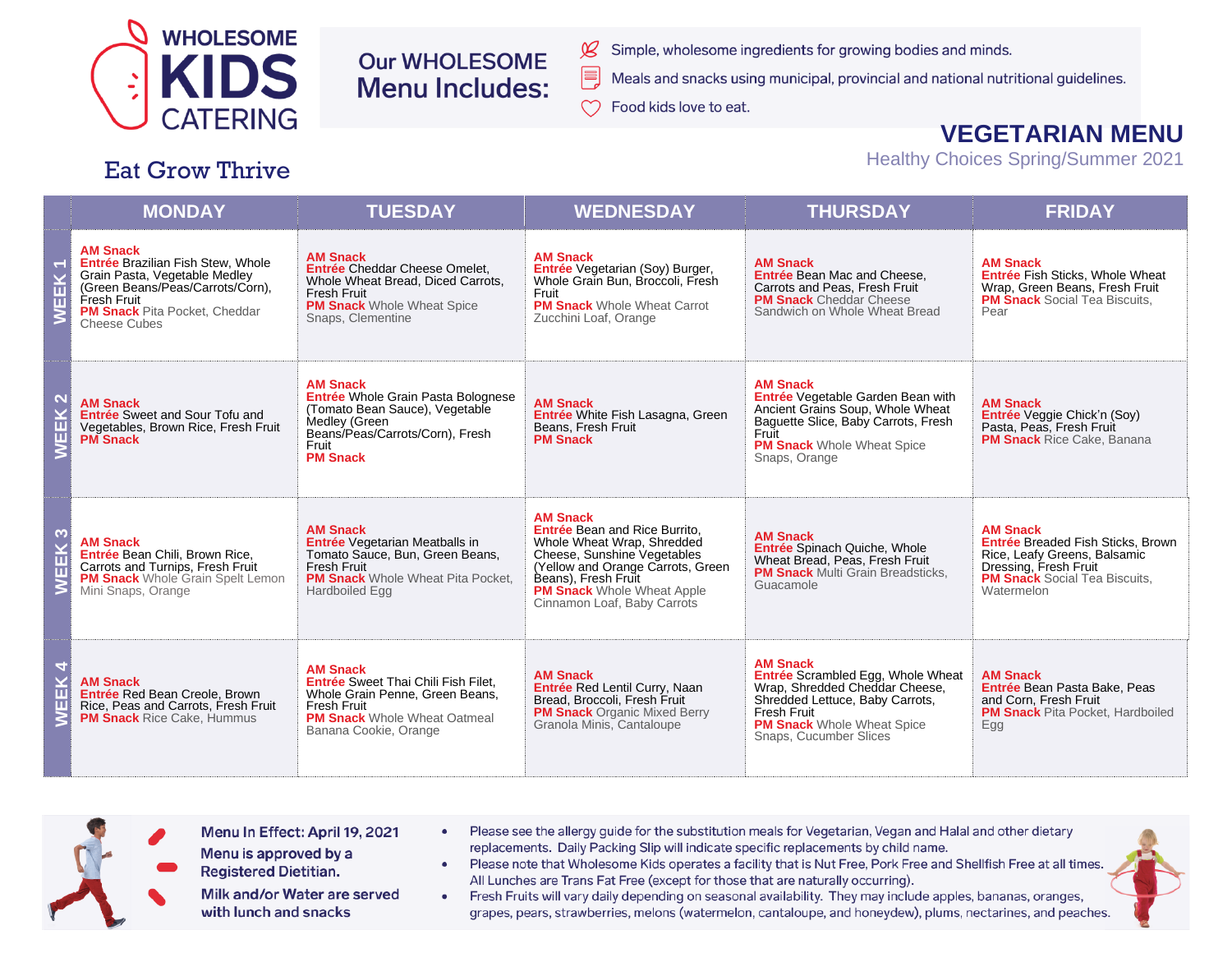

**Our WHOLESOME Menu Includes:** 

- Simple, wholesome ingredients for growing bodies and minds.  $\cancel{\mathcal{L}}$ 
	- Meals and snacks using municipal, provincial and national nutritional guidelines.

 $\infty$ Food kids love to eat.

E

## **VEGETARIAN MENU**

Healthy Choices - Infant/Toddler Spring/Summer 2021

|                   | <b>MONDAY</b> | <b>TUESDAY</b> | <b>WEDNESDAY</b> | <b>THURSDAY</b> | <b>FRIDAY</b> |
|-------------------|---------------|----------------|------------------|-----------------|---------------|
| WEEK1             |               |                |                  |                 |               |
| WEEK <sub>2</sub> |               |                |                  |                 |               |
| WEEK <sub>3</sub> |               |                |                  |                 |               |
| WEEK4             |               |                |                  |                 |               |



- Menu In Effect: April 19, 2021 Menu is approved by a
- Please see the allergy guide for the substitution meals for Vegetarian, Vegan and Halal and other dietary  $\bullet$ replacements. Daily Packing Slip will indicate specific replacements by child name. Please note that Wholesome Kids operates a facility that is Nut Free, Pork Free and Shellfish Free at all times.  $\bullet$
- **Registered Dietitian.** Milk and/or Water are served with lunch and snacks
	- All Lunches are Trans Fat Free (except for those that are naturally occurring). • Fresh Fruits will vary daily depending on seasonal availability. They may include apples, bananas, oranges, grapes, pears, strawberries, melons (watermelon, cantaloupe, and honeydew), plums, nectarines, and peaches.